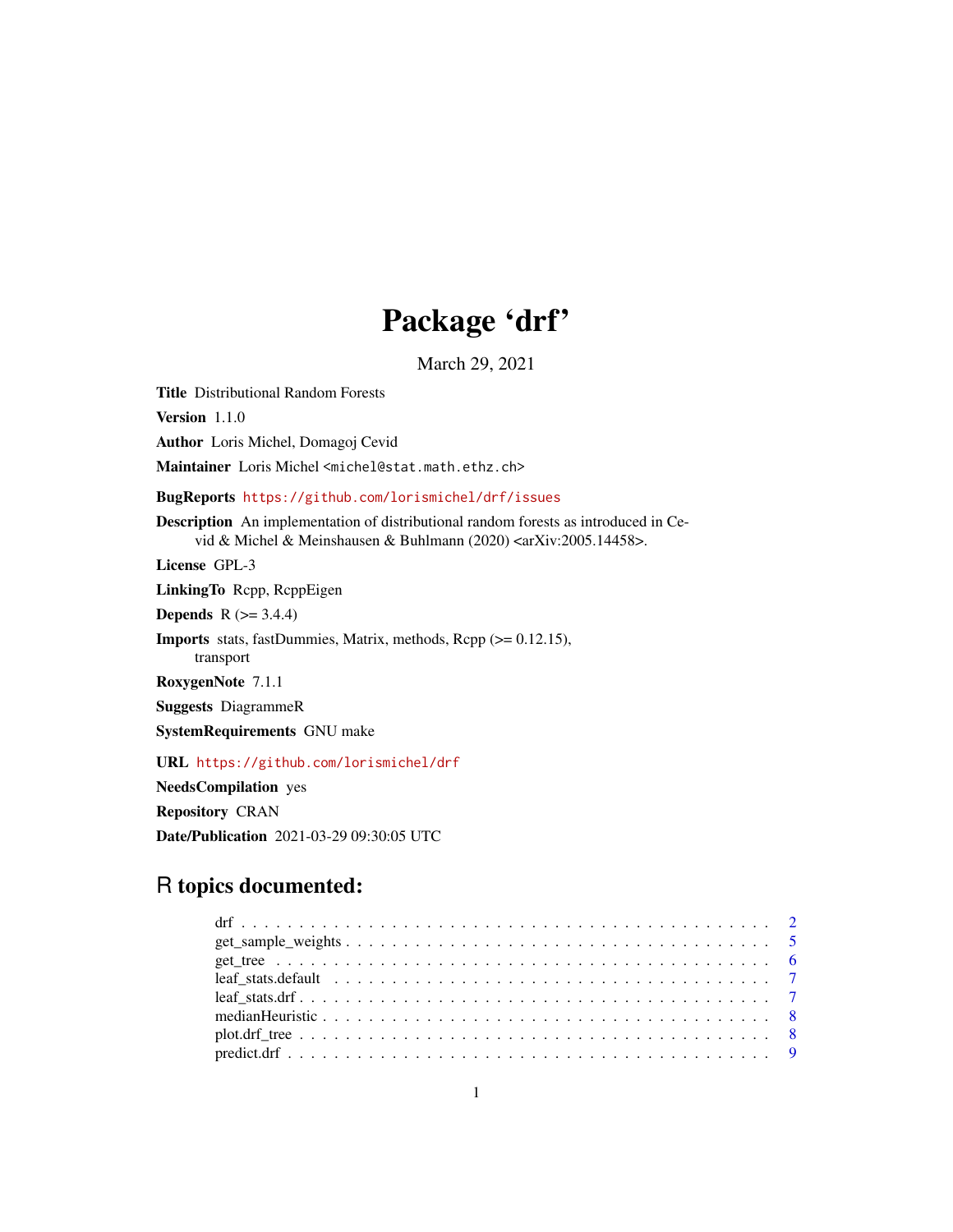<span id="page-1-0"></span>

| Index | 15 |
|-------|----|
|       |    |
|       |    |
|       |    |
|       |    |
|       |    |
|       |    |

#### drf *Distributional Random Forests*

#### Description

Trains a distributional random forest that can be used to estimate statistical functional  $F(P(Y | X))$ for possibly multivariate response Y.

#### Usage

```
drf(
 X,
  Y,
 num.trees = 500.
  splitting.rule = "FourierMMD",
  num.features = 10,
 bandwidth = NULL,response.scaling = TRUE,
  node.scaling = FALSE,
  sample.weights = NULL,
  clusters = NULL,
  equalize.cluster.weights = FALSE,
  sample.fraction = 0.5,
 mtry = min(ceiling(sqrt(ncol(X)) + 20), ncol(X)),min.node.size = 15,
  honesty = TRUE,
  honesty. fraction = 0.5,
  honesty.prune.leaves = TRUE,
  alpha = 0.05,
  imbalance.penalty = 0,ci.group.size = 2,
  compute.oob.predictions = TRUE,
  num.threads = NULL,
  seed = stats:: runif(1, 0, .Machine$integer.max),
  compute.variable.importance = FALSE
)
```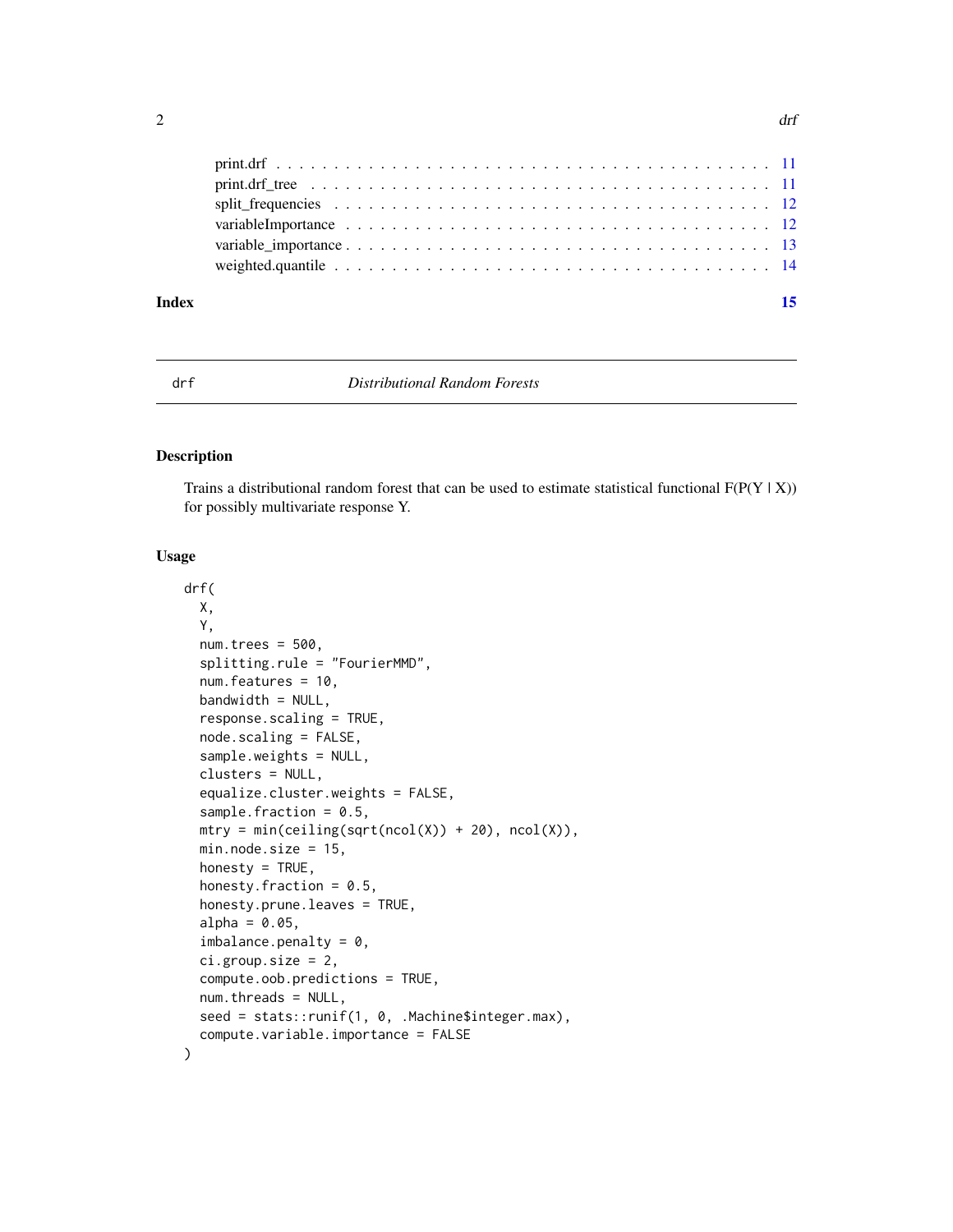| Χ                        | The covariates used in the regression. Can be either a matrix of numerical val-<br>ues, or a data.frame with characters and factors. In the latter case, one-hot-<br>encoding will be implicitely used.                                                                                                                                                                                                                                                                                                                                                                                                                                                                                                                                                                                                       |
|--------------------------|---------------------------------------------------------------------------------------------------------------------------------------------------------------------------------------------------------------------------------------------------------------------------------------------------------------------------------------------------------------------------------------------------------------------------------------------------------------------------------------------------------------------------------------------------------------------------------------------------------------------------------------------------------------------------------------------------------------------------------------------------------------------------------------------------------------|
| Υ                        | The (multivariate) outcome. A matrix or data.frame of numeric values.                                                                                                                                                                                                                                                                                                                                                                                                                                                                                                                                                                                                                                                                                                                                         |
| num.trees                | Number of trees grown in the forest. Default is 500.                                                                                                                                                                                                                                                                                                                                                                                                                                                                                                                                                                                                                                                                                                                                                          |
| splitting.rule           | a character value. The type of splitting rule used, can be either "CART" or<br>"FourierMMD".                                                                                                                                                                                                                                                                                                                                                                                                                                                                                                                                                                                                                                                                                                                  |
| num.features             | a numeric value, in case of "FourierMMD", the number of random features to<br>sample.                                                                                                                                                                                                                                                                                                                                                                                                                                                                                                                                                                                                                                                                                                                         |
| bandwidth                | a numeric value, the bandwidth of the Gaussian kernel used in case of "Fourier-<br>MMD", by default the value is NULL and the median heuristic is used.                                                                                                                                                                                                                                                                                                                                                                                                                                                                                                                                                                                                                                                       |
| response.scaling         |                                                                                                                                                                                                                                                                                                                                                                                                                                                                                                                                                                                                                                                                                                                                                                                                               |
|                          | a boolean value, should the reponses be globally scaled at first.                                                                                                                                                                                                                                                                                                                                                                                                                                                                                                                                                                                                                                                                                                                                             |
| node.scaling             | a boolean value, should the responses be scaled or not by node.                                                                                                                                                                                                                                                                                                                                                                                                                                                                                                                                                                                                                                                                                                                                               |
| sample.weights           | (experimental) Weights given to an observation in estimation. If NULL, each<br>observation is given the same weight. Default is NULL.                                                                                                                                                                                                                                                                                                                                                                                                                                                                                                                                                                                                                                                                         |
| clusters                 | Vector of integers or factors specifying which cluster each observation corre-<br>sponds to. Default is NULL (ignored).                                                                                                                                                                                                                                                                                                                                                                                                                                                                                                                                                                                                                                                                                       |
| equalize.cluster.weights |                                                                                                                                                                                                                                                                                                                                                                                                                                                                                                                                                                                                                                                                                                                                                                                                               |
|                          | If FALSE, each unit is given the same weight (so that bigger clusters get more<br>weight). If TRUE, each cluster is given equal weight in the forest. In this case,<br>during training, each tree uses the same number of observations from each drawn<br>cluster: If the smallest cluster has K units, then when we sample a cluster during<br>training, we only give a random K elements of the cluster to the tree-growing<br>procedure. When estimating average treatment effects, each observation is given<br>weight 1/cluster size, so that the total weight of each cluster is the same. Note<br>that, if this argument is FALSE, sample weights may also be directly adjusted<br>via the sample.weights argument. If this argument is TRUE, sample.weights<br>must be set to NULL. Default is FALSE. |
| sample.fraction          |                                                                                                                                                                                                                                                                                                                                                                                                                                                                                                                                                                                                                                                                                                                                                                                                               |
|                          | Fraction of the data used to build each tree. Note: If honesty = TRUE, these<br>subsamples will further be cut by a factor of honesty.fraction. Default is 0.5.                                                                                                                                                                                                                                                                                                                                                                                                                                                                                                                                                                                                                                               |
| mtry                     | Number of variables tried for each split. Default is $\sqrt{p} + 20$ where p is the<br>number of variables.                                                                                                                                                                                                                                                                                                                                                                                                                                                                                                                                                                                                                                                                                                   |
| min.node.size            | A target for the minimum number of observations in each tree leaf. Note that<br>nodes with size smaller than min.node.size can occur, as in the original random-<br>Forest package. Default is 5.                                                                                                                                                                                                                                                                                                                                                                                                                                                                                                                                                                                                             |
| honesty                  | Whether to use honest splitting (i.e., sub-sample splitting). Default is TRUE.<br>For a detailed description of honesty, honesty.fraction, honesty.prune.leaves, and<br>recommendations for parameter tuning, see the grf reference for more informa-<br>tion (initial source) algorithm reference.                                                                                                                                                                                                                                                                                                                                                                                                                                                                                                           |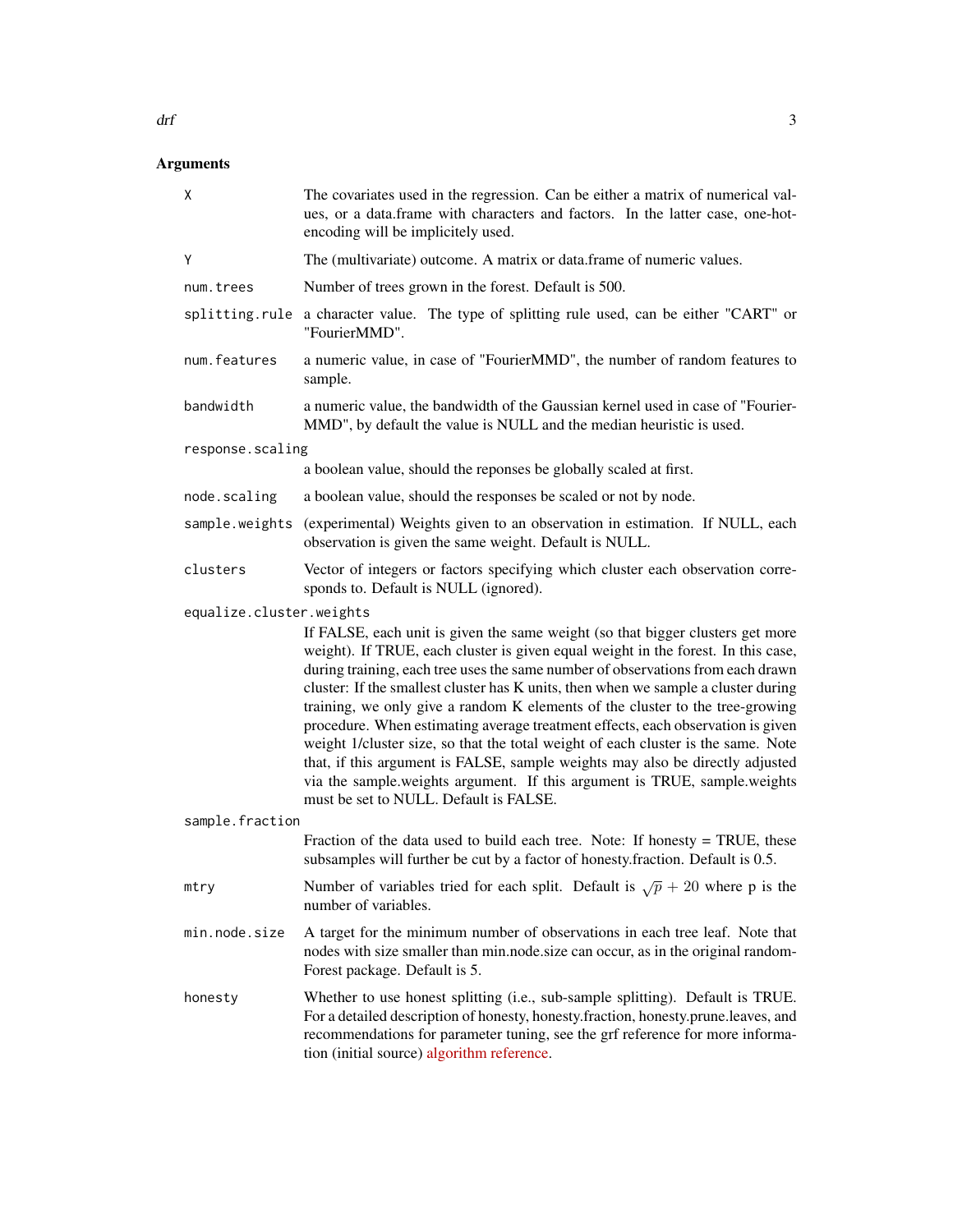| v |   |  |
|---|---|--|
|   | ш |  |

|                         | honesty.fraction            |                                                                                                                                                                                                                                                                                                                                                                                                                                                                             |  |
|-------------------------|-----------------------------|-----------------------------------------------------------------------------------------------------------------------------------------------------------------------------------------------------------------------------------------------------------------------------------------------------------------------------------------------------------------------------------------------------------------------------------------------------------------------------|--|
|                         |                             | The fraction of data that will be used for determining splits if honesty $=$ TRUE.<br>Corresponds to set J1 in the notation of the paper. Default is 0.5 (i.e. half of the<br>data is used for determining splits).                                                                                                                                                                                                                                                         |  |
|                         | honesty.prune.leaves        |                                                                                                                                                                                                                                                                                                                                                                                                                                                                             |  |
|                         |                             | If TRUE, prunes the estimation sample tree such that no leaves are empty. If<br>FALSE, keep the same tree as determined in the splits sample (if an empty leave<br>is encountered, that tree is skipped and does not contribute to the estimate).<br>Setting this to FALSE may improve performance on small/marginally powered<br>data, but requires more trees (note: tuning does not adjust the number of trees).<br>Only applies if honesty is enabled. Default is TRUE. |  |
|                         | alpha                       | A tuning parameter that controls the maximum imbalance of a split. Default is<br>0.05.                                                                                                                                                                                                                                                                                                                                                                                      |  |
|                         | imbalance.penalty           |                                                                                                                                                                                                                                                                                                                                                                                                                                                                             |  |
|                         |                             | A tuning parameter that controls how harshly imbalanced splits are penalized.<br>Default is 0.                                                                                                                                                                                                                                                                                                                                                                              |  |
|                         | ci.group.size               | The forest will grow ci.group.size trees on each subsample. In order to provide<br>confidence intervals, ci.group.size must be at least 2. Default is 2.                                                                                                                                                                                                                                                                                                                    |  |
| compute.oob.predictions |                             |                                                                                                                                                                                                                                                                                                                                                                                                                                                                             |  |
|                         |                             | Whether OOB predictions on training set should be precomputed. Default is<br>TRUE.                                                                                                                                                                                                                                                                                                                                                                                          |  |
|                         | num.threads                 | Number of threads used in training. By default, the number of threads is set to<br>the maximum hardware concurrency.                                                                                                                                                                                                                                                                                                                                                        |  |
|                         | seed                        | The seed of the $C++$ random number generator.                                                                                                                                                                                                                                                                                                                                                                                                                              |  |
|                         | compute.variable.importance |                                                                                                                                                                                                                                                                                                                                                                                                                                                                             |  |
|                         |                             | boolean, should the variable importance be computed in the object.                                                                                                                                                                                                                                                                                                                                                                                                          |  |

#### Value

A trained distributional random forest object.

#### Examples

```
# Train a distributional random forest with CART splitting rule.
n <- 100
p \le -2X \leftarrow matrix(rnorm(n * p), n, p)Y \leftarrow X + \text{matrix}(rnorm(n * p), \text{ncol=p})drf.forest \leq - drf(X = X, Y = Y)
# Predict conditional correlation.
X.test <- matrix(0, 101, p)
X.test[, 1] < -seq(-2, 2, length.out = 101)cor.pred <- predict(drf.forest, X.test, functional = "cor")
# Predict on out-of-bag training samples.
cor.oob.pred <- predict(drf.forest, functional = "cor")
```
# Train a distributional random forest with "FourierMMD" splitting rule.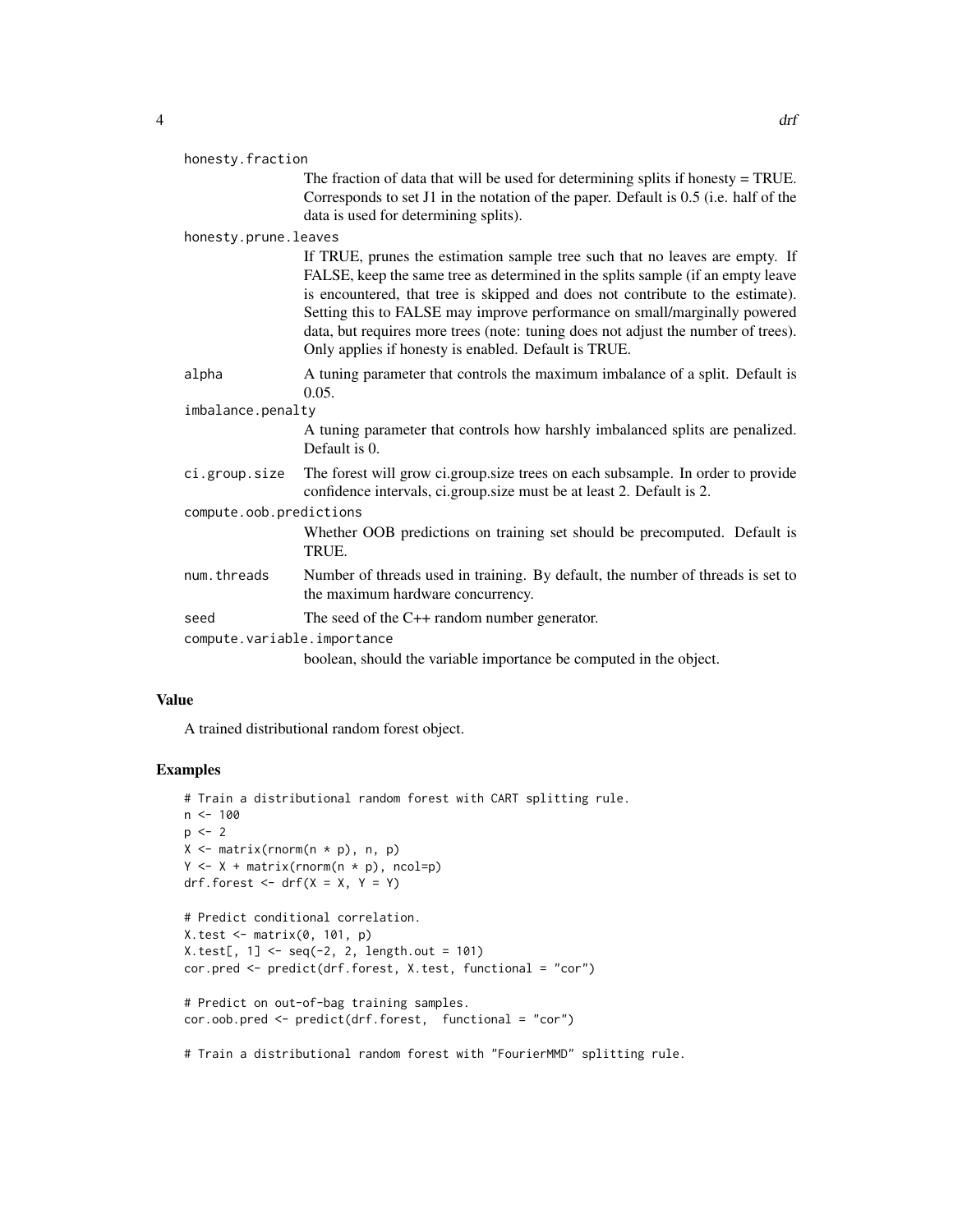<span id="page-4-0"></span>get\_sample\_weights 5

```
n < - 100p \le -2X \leftarrow matrix(rnorm(n * p), n, p)Y \leftarrow X + \text{matrix}(r \text{norm}(n * p), \text{ncol=p})drf.forest \le - drf(X = X, Y = Y, splitting.rule = "FourierMMD", num.features = 10)
# Predict conditional correlation.
X.test < - matrix(0, 101, p)X.test[, 1] < -seq(-2, 2, length.out = 101)cor.pred <- predict(drf.forest, X.test, functional = "cor")
# Predict on out-of-bag training samples.
cor.oob.pred <- predict(drf.forest, functional = "cor")
```
get\_sample\_weights *Given a trained forest and test data, compute the training sample weights for each test point.*

#### Description

During normal prediction, these weights are computed as an intermediate step towards producing estimates. This function allows for examining the weights directly, so they could be potentially be used as the input to a different analysis.

#### Usage

```
get_sample_weights(forest, newdata = NULL, num.threads = NULL)
```
#### Arguments

| forest      | The trained forest.                                                                                                                                                                                                                                                                |
|-------------|------------------------------------------------------------------------------------------------------------------------------------------------------------------------------------------------------------------------------------------------------------------------------------|
| newdata     | Points at which predictions should be made. If NULL, makes out-of-bag pre-<br>dictions on the training set instead (i.e., provides predictions at Xi using only<br>trees that did not use the i-th training example).#' @param max.depth Maxi-<br>mum depth of splits to consider. |
| num.threads | Number of threads used in training. If set to NULL, the software automatically<br>selects an appropriate amount.                                                                                                                                                                   |

#### Value

A sparse matrix where each row represents a test sample, and each column is a sample in the training data. The value at  $(i, j)$  gives the weight of training sample j for test sample i.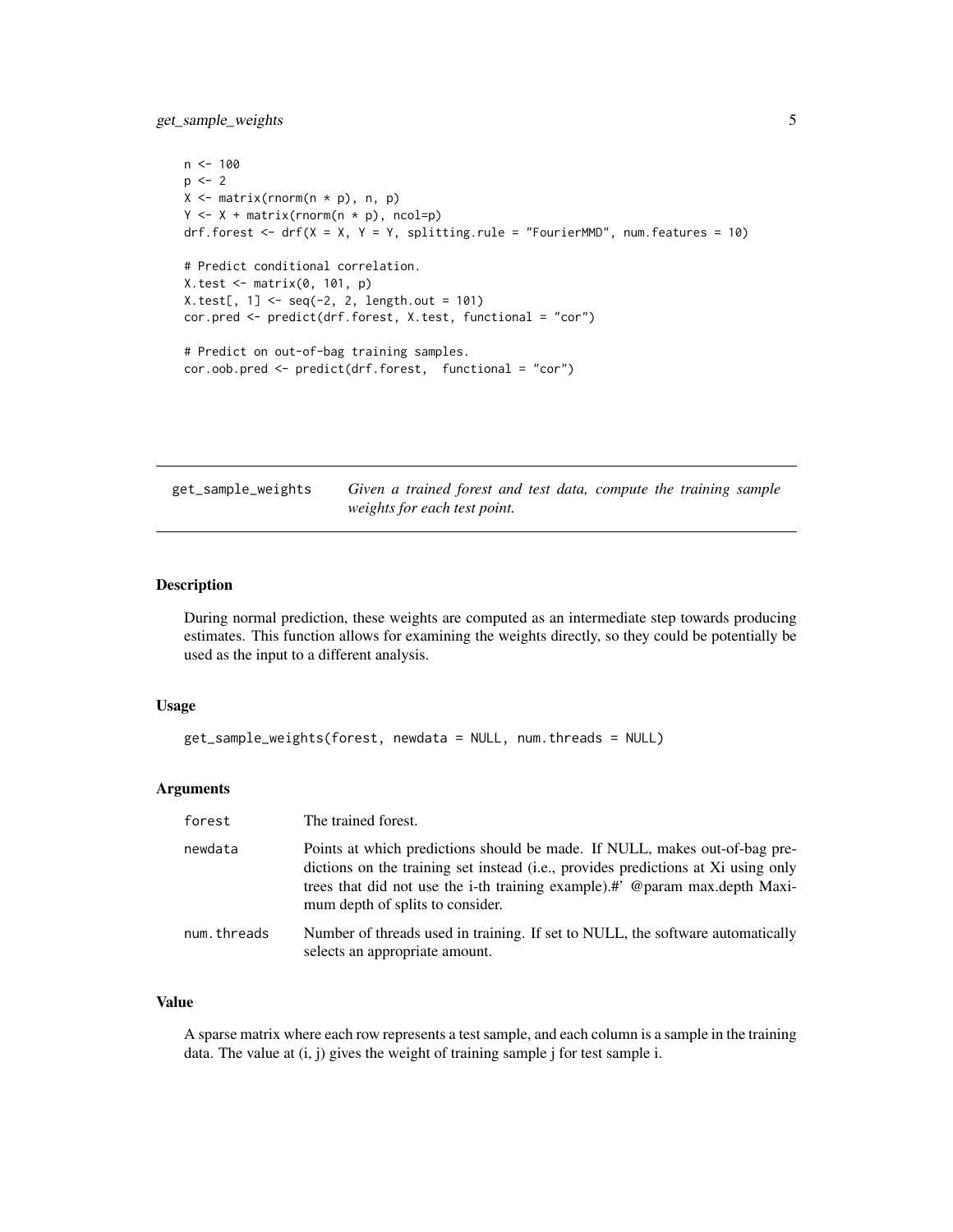#### Examples

```
## Not run:
p \le -10n < - 100X \leq - matrix(2 * runif(n * p) - 1, n, p)
Y \leq - (X[, 1] > 0) + 2 * \text{norm}(n)rrf \leq -drf(X, matrix(Y, ncol=1), mtry = p)sample.weights.oob <- get_sample_weights(rrf)
n.test <- 15
X.test \leq matrix(2 \star runif(n.test \star p) - 1, n.test, p)
sample.weights <- get_sample_weights(rrf, X.test)
## End(Not run)
```
#### get\_tree *Retrieve a single tree from a trained forest object.*

#### Description

Retrieve a single tree from a trained forest object.

#### Usage

get\_tree(forest, index)

#### Arguments

| forest | The trained forest.                |
|--------|------------------------------------|
| index  | The index of the tree to retrieve. |

#### Value

A DRF tree object containing the below attributes. drawn\_samples: a list of examples that were used in training the tree. This includes examples that were used in choosing splits, as well as the examples that populate the leaf nodes. Put another way, if honesty is enabled, this list includes both subsamples from the split  $(J1$  and  $J2$  in the notation of the paper). num\_samples: the number of examples used in training the tree. nodes: a list of objects representing the nodes in the tree, starting with the root node. Each node will contain an 'is leaf' attribute, which indicates whether it is an interior or leaf node. Interior nodes contain the attributes 'left\_child' and 'right\_child', which give the indices of their children in the list, as well as 'split\_variable', and 'split\_value', which describe the split that was chosen. Leaf nodes only have the attribute 'samples', which is a list of the training examples that the leaf contains. Note that if honesty is enabled, this list will only contain examples from the second subsample that was used to 'repopulate' the tree (J2 in the notation of the paper).

<span id="page-5-0"></span>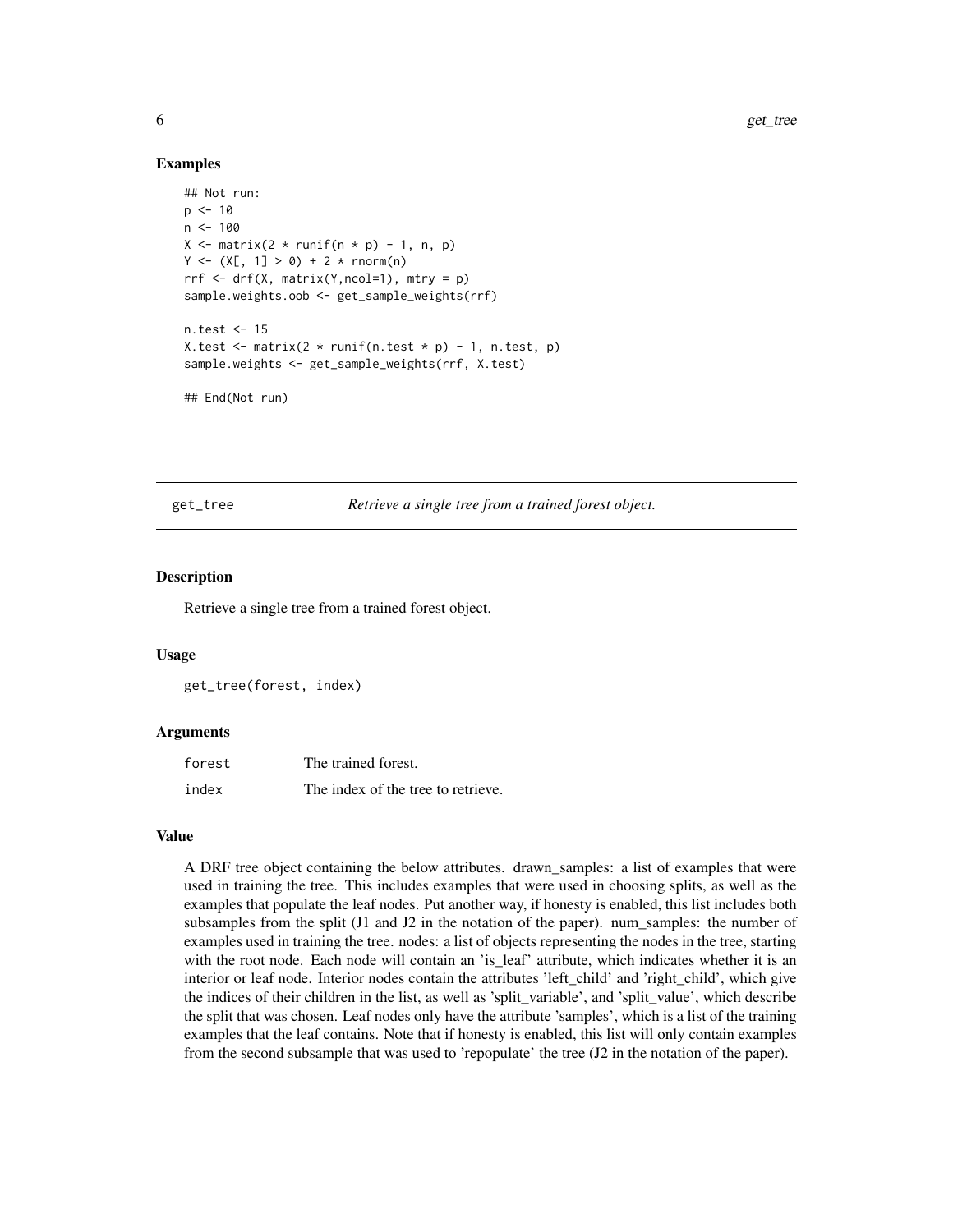#### <span id="page-6-0"></span>leaf\_stats.default 7

#### Examples

```
## Not run:
# Train a quantile forest.
n < -50p \le -10X \leftarrow matrix(rnorm(n * p), n, p)Y \leftarrow X[, 1] * rnorm(n)q.forest \leq quantile_forest(X, Y, quantiles = c(0.1, 0.5, 0.9))
# Examine a particular tree.
q.tree <- get_tree(q.forest, 3)
q.tree$nodes
## End(Not run)
```
leaf\_stats.default *A default leaf\_stats for forests classes without a leaf\_stats method that always returns NULL.*

#### Description

A default leaf\_stats for forests classes without a leaf\_stats method that always returns NULL.

#### Usage

## Default S3 method: leaf\_stats(forest, samples, ...)

#### Arguments

| forest                  | Any forest                                  |
|-------------------------|---------------------------------------------|
| samples                 | The samples to include in the calculations. |
| $\cdot$ $\cdot$ $\cdot$ | Additional arguments (currently ignored).   |

leaf\_stats.drf *Calculate summary stats given a set of samples for regression forests.*

#### Description

Calculate summary stats given a set of samples for regression forests.

#### Usage

```
## S3 method for class 'drf'
leaf_stats(forest, samples, ...)
```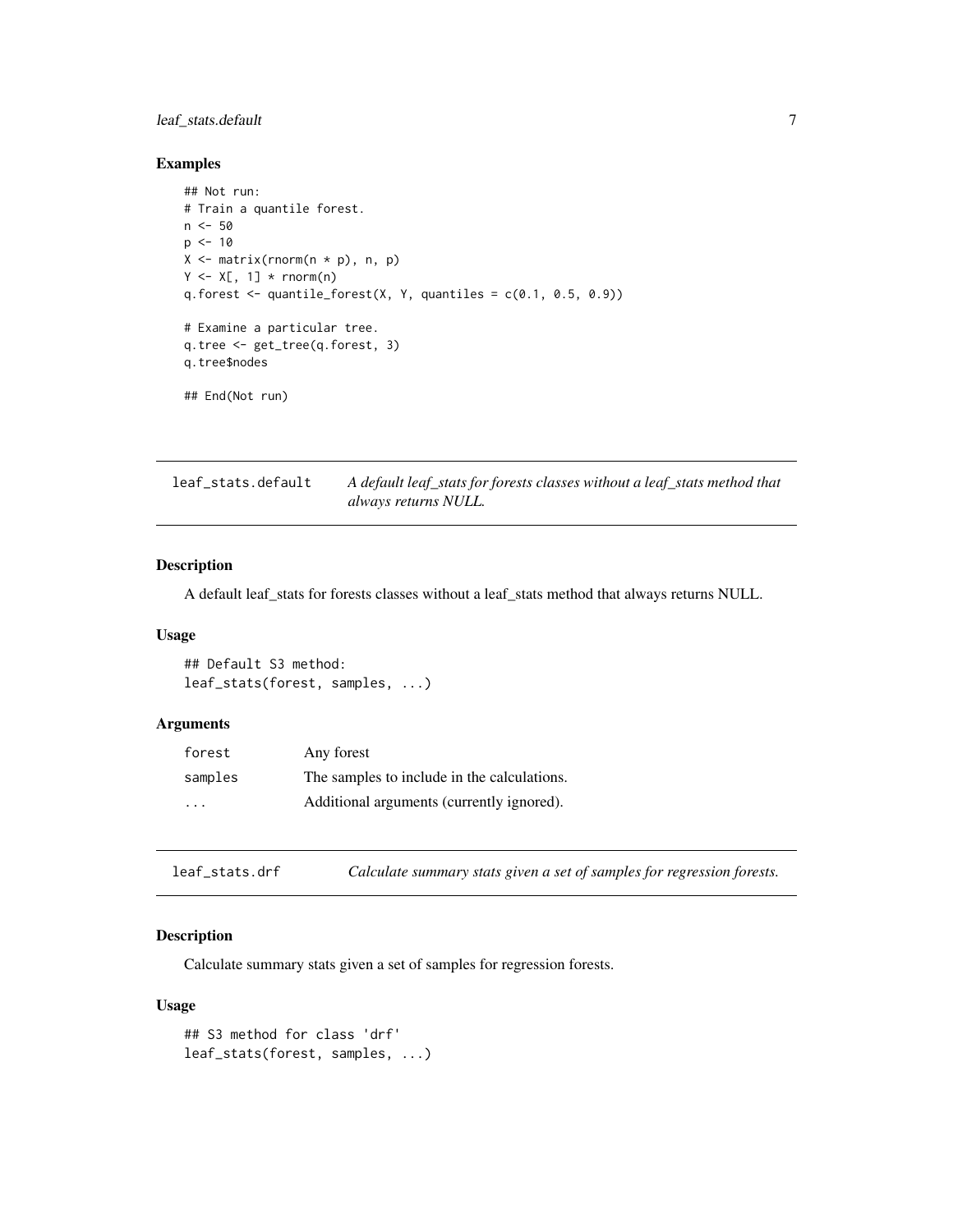#### <span id="page-7-0"></span>Arguments

| forest  | The GRF forest                              |
|---------|---------------------------------------------|
| samples | The samples to include in the calculations. |
| .       | Additional arguments (currently ignored).   |

#### Value

A named vector containing summary stats

medianHeuristic *Compute the median heuristic for the MMD bandwidth choice*

#### Description

Compute the median heuristic for the MMD bandwidth choice

#### Usage

medianHeuristic(Y)

#### Arguments

Y the response matrix

#### Value

the median heuristic

plot.drf\_tree *Plot a DRF tree object.*

#### Description

Plot a DRF tree object.

#### Usage

## S3 method for class 'drf\_tree'  $plot(x, \ldots)$ 

| X | The tree to plot                          |
|---|-------------------------------------------|
| . | Additional arguments (currently ignored). |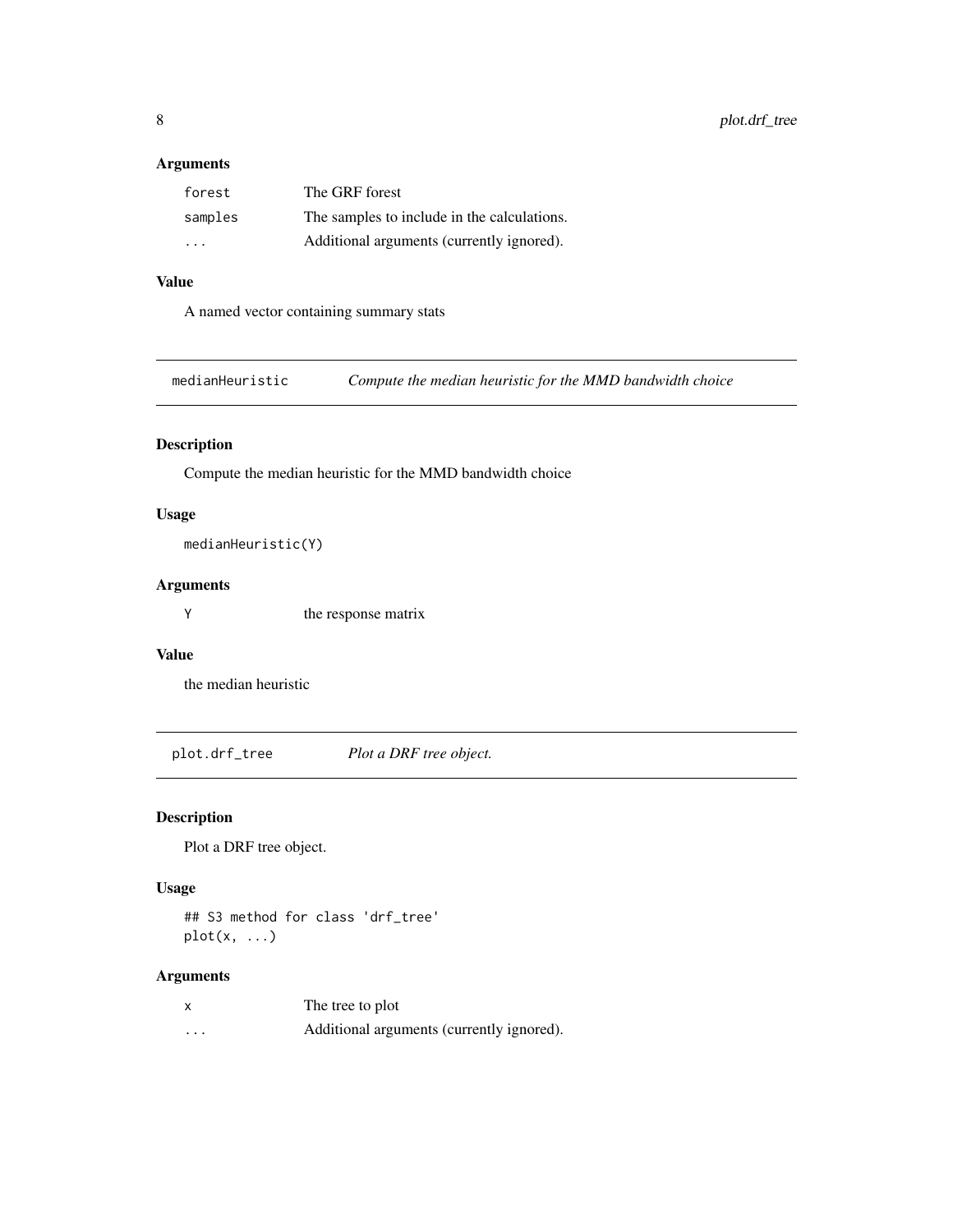<span id="page-8-0"></span>

#### Description

Predict with a drf forest

#### Usage

```
## S3 method for class 'drf'
predict(
  object,
  newdata = NULL,
  transformation = NULL,
  functional = NULL,
  num.threads = NULL,
  custom.functional = function(y, w) apply(y, 2, sum(y * w)),
  ...
\mathcal{L}
```

| object     | The trained drf forest.                                                                                                                                                                                                                                                                                                                                                     |
|------------|-----------------------------------------------------------------------------------------------------------------------------------------------------------------------------------------------------------------------------------------------------------------------------------------------------------------------------------------------------------------------------|
| newdata    | Points at which predictions should be made. If NULL, makes out-of-bag pre-<br>dictions on the training set instead (i.e., provides predictions at Xi using only<br>trees that did not use the i-th training example). Note that this matrix (or vector)<br>should have the number of columns as the training matrix, and that the columns<br>must appear in the same order. |
|            | transformation a function giving a transformation of the responses, by default if NULL, the<br>identity function $(y)$ y is used.                                                                                                                                                                                                                                           |
| functional | which type of statistical functional. One option between:                                                                                                                                                                                                                                                                                                                   |
|            | • "mean" the conditional mean, the returned value is a list containing a matrix<br>mean of size n x f, where n denotes the number of observation in newdata<br>and f the dimension of the transformation.                                                                                                                                                                   |
|            | • "sd"the conditional standard deviation, the returned value is a list containing<br>a matrix sd of size n x f, where n denotes the number of observation in<br>newdata and f the dimension of the transformation.                                                                                                                                                          |
|            | • "quantile" the conditional quantiles, the returned value is a list containing an<br>array quantile of size n x f x q, where n denotes the number of observation<br>in newdata, f the dimension of the transformation and q the number of<br>desired quantiles.                                                                                                            |
|            | • "cor" the conditional correlation, the returned value is a list containing an<br>array cor of size n x f x f, where n denotes the number of observation in<br>newdata, f the dimension of the transformation.                                                                                                                                                             |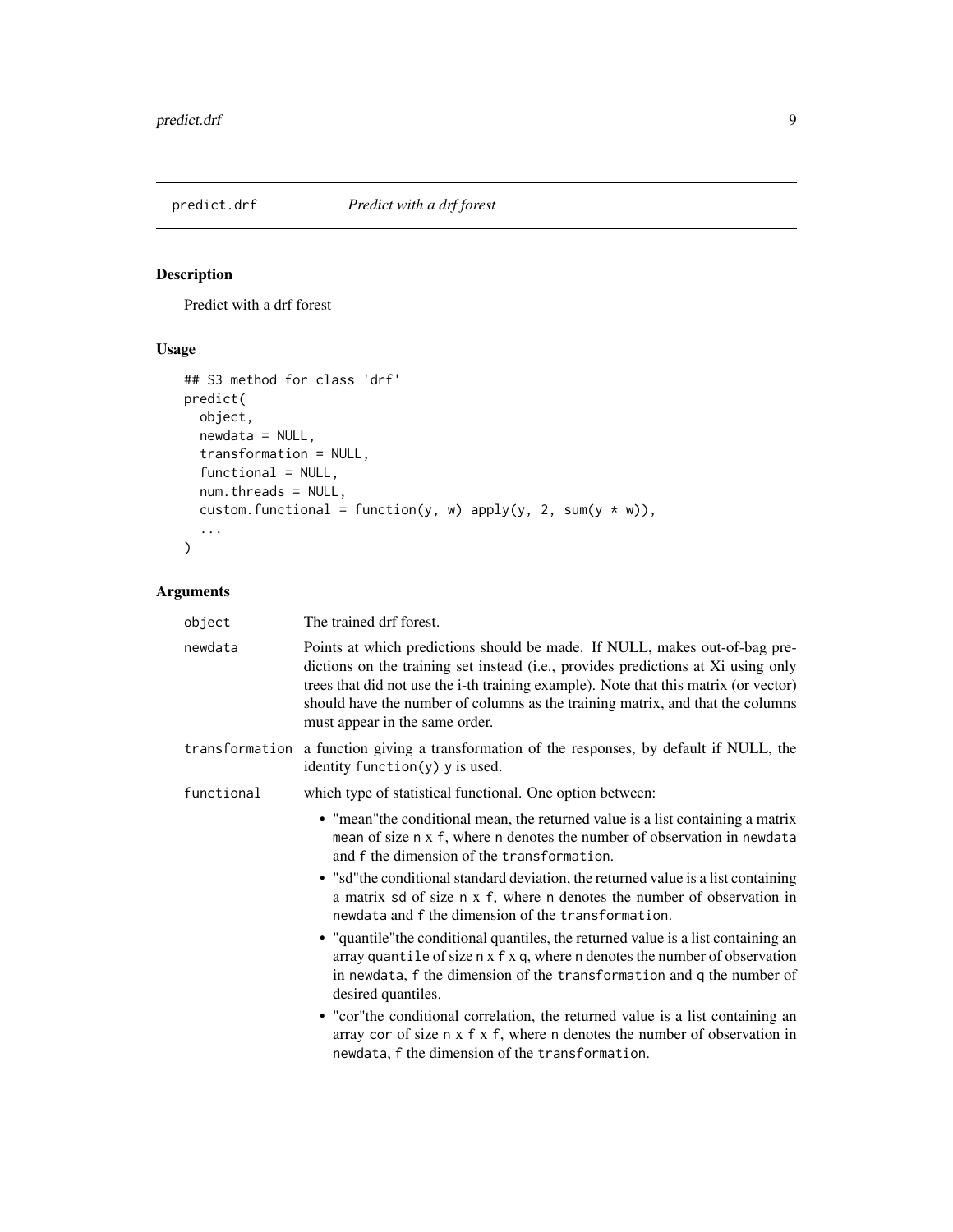|                   | • "cov" the conditional covariance, the returned value is a list containing an<br>array cor of size $n \times f \times f$ , where n denotes the number of observation in<br>newdata, f the dimension of the transformation.                                                                                  |
|-------------------|--------------------------------------------------------------------------------------------------------------------------------------------------------------------------------------------------------------------------------------------------------------------------------------------------------------|
|                   | • "normalPredictionScore" a prediction score based on an asymptotic normal-<br>ity assumption, the returned value is a list containing a list of functions<br>normalPredictionScore of size n, where n denotes the number of obser-<br>vation in newdata. Here the transformation should be uni-dimensional. |
|                   | • "custom" a custom function provided by the user, the returned value is a list<br>containing a matrix custom of size n x f, where n denotes the number of<br>observation in newdata and f the dimension of the output of the function<br>custom.functional.                                                 |
|                   | • "MQ" multivariate quantiles, return a list containing a matrix of the inputed<br>ranks u (that should be provided as an argument of the predict function)<br>along with a list of the different corresponding MQ (same size as u).                                                                         |
| num.threads       | Number of threads used in training. If set to NULL, the software automatically<br>selects an appropriate amount.                                                                                                                                                                                             |
| custom.functional |                                                                                                                                                                                                                                                                                                              |
|                   | a function giving the custom functional when functional is set to "custom".<br>This should be a function $f(y, w)$ using the training response matrix y and the<br>weights w at a single testing point.                                                                                                      |
|                   | additional parameters.                                                                                                                                                                                                                                                                                       |
|                   |                                                                                                                                                                                                                                                                                                              |

#### Value

a list containing an entry with the same name as the functional selected.

#### Examples

```
# Train a distributional random forest with CART splitting rule.
n < - 100p \le -2X \leftarrow matrix(rnorm(n * p), n, p)Y \leftarrow X + \text{matrix}(r \text{norm}(n * p), \text{ncol=p})drf.forest \leq - drf(X = X, Y = Y)
# Predict conditional correlation.
X.test \leftarrow matrix(0, 101, p)X.test[, 1] <- seq(-2, 2, length.out = 101)cor.pred <- predict(drf.forest, X.test, functional = "cor")
# Predict on out-of-bag training samples.
cor.oob.pred <- predict(drf.forest, functional = "cor")
# Train a distributional random forest with "FourierMMD" splitting rule.
n < -100p \le -2X \leftarrow matrix(rnorm(n * p), n, p)Y \leftarrow X + \text{matrix}(rnorm(n * p), \text{ncol=p})drf.forest \le - drf(X = X, Y = Y, splitting.rule = "FourierMMD", num.features = 10)
```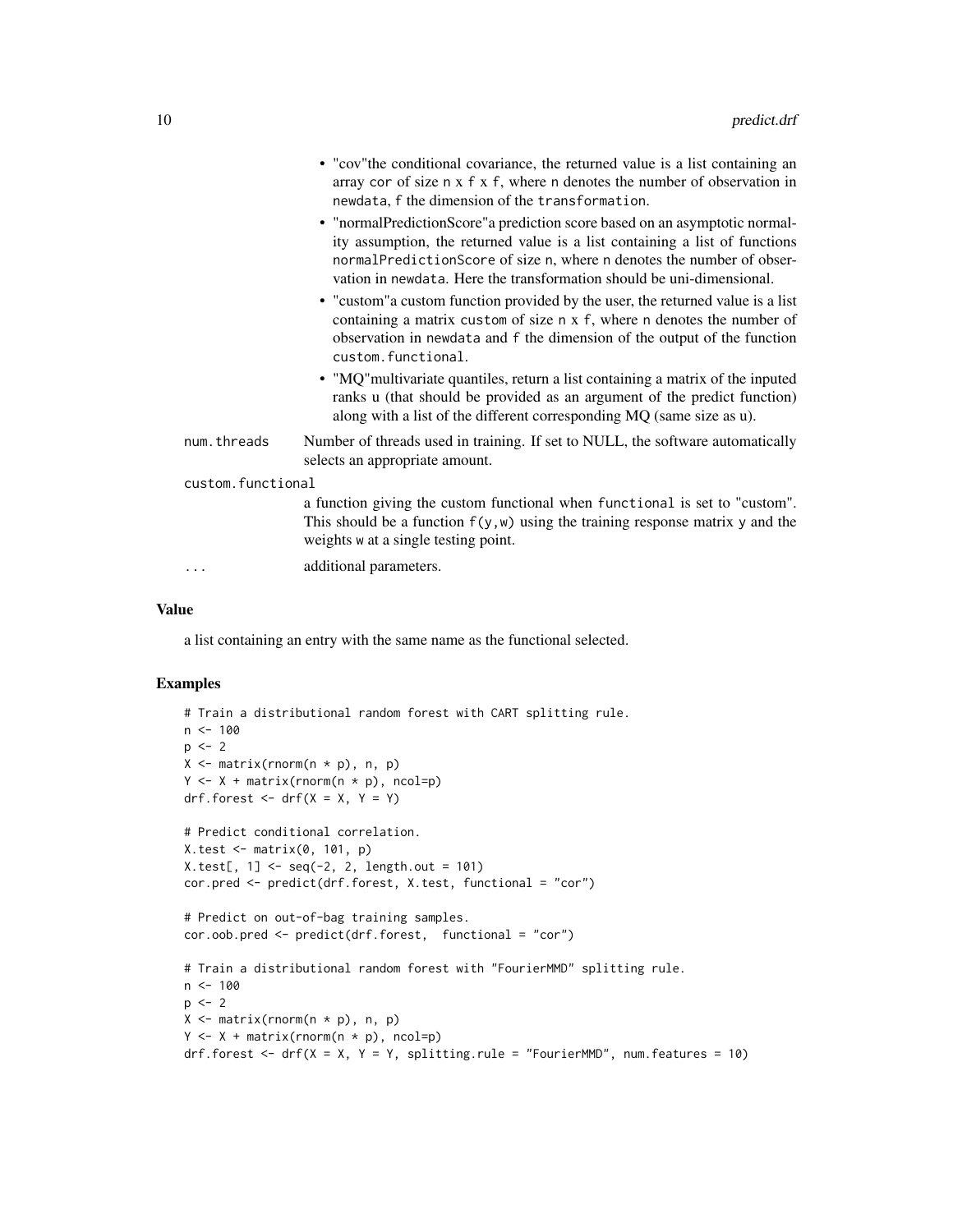#### <span id="page-10-0"></span>print.drf 11

```
# Predict conditional correlation.
X.test <- matrix(0, 101, p)
X.test[, 1] < -seq(-2, 2, length.out = 101)cor.pred <- predict(drf.forest, X.test, functional = "cor")
# Predict on out-of-bag training samples.
cor.oob.pred <- predict(drf.forest, functional = "cor")
```
#### print.drf *Print a DRF forest object.*

#### Description

Print a DRF forest object.

#### Usage

## S3 method for class 'drf'  $print(x, decay.event = 2, max.depth = 4, ...)$ 

#### Arguments

|           | The tree to print.                                                             |
|-----------|--------------------------------------------------------------------------------|
|           | decay exponent A tuning parameter that controls the importance of split depth. |
| max.depth | The maximum depth of splits to consider.                                       |
| $\ddotsc$ | Additional arguments (currently ignored).                                      |

print.drf\_tree *Print a DRF tree object.*

#### Description

Print a DRF tree object.

#### Usage

## S3 method for class 'drf\_tree'  $print(x, \ldots)$ 

|   | The tree to print.                        |
|---|-------------------------------------------|
| . | Additional arguments (currently ignored). |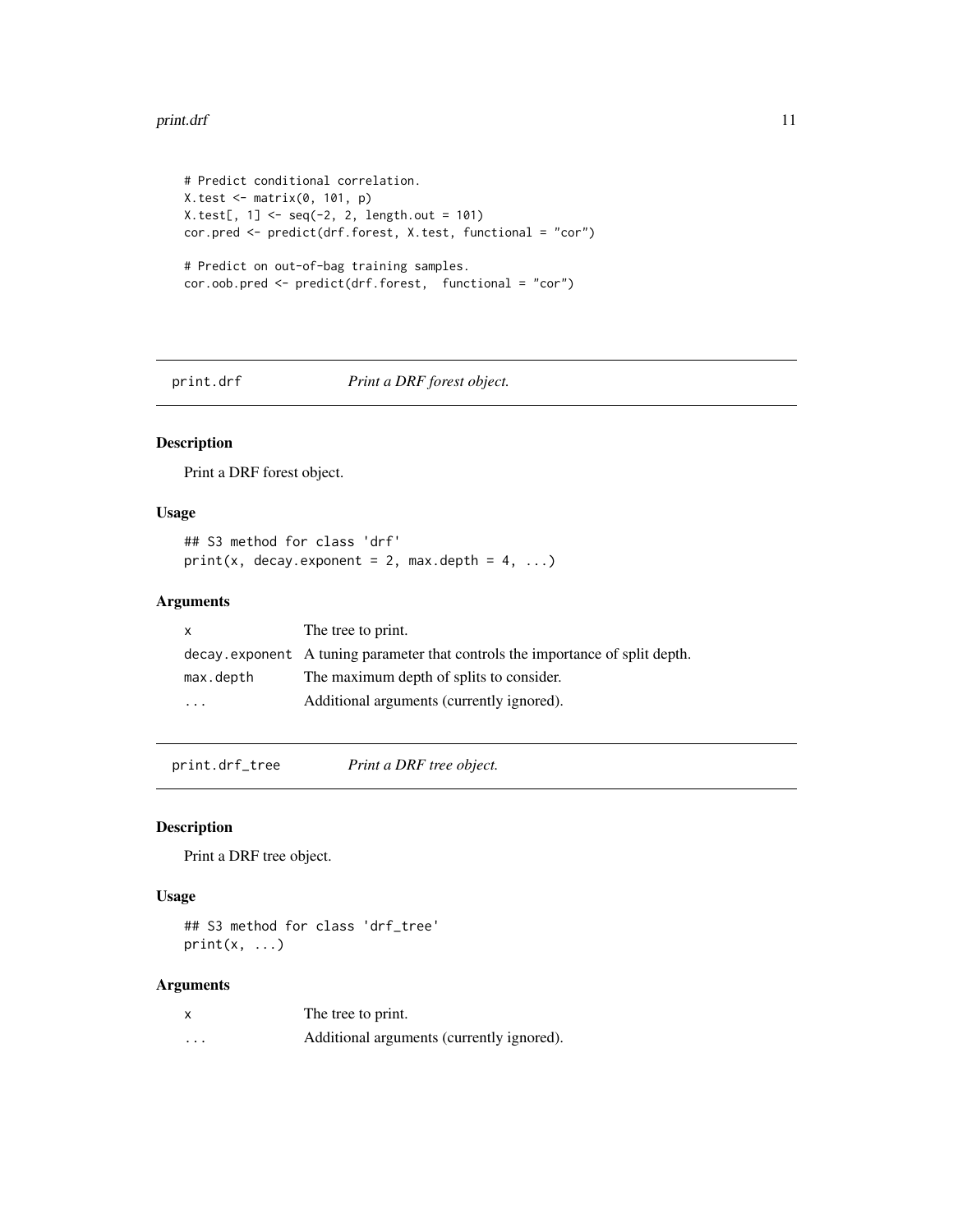<span id="page-11-0"></span>split\_frequencies *Calculate which features the forest split on at each depth.*

#### Description

Calculate which features the forest split on at each depth.

#### Usage

```
split_frequencies(forest, max.depth = 4)
```
#### Arguments

| forest    | The trained forest.                  |
|-----------|--------------------------------------|
| max.depth | Maximum depth of splits to consider. |

#### Value

A matrix of split depth by feature index, where each value is the number of times the feature was split on at that depth.

#### Examples

```
## Not run:
# Train a quantile forest.
n <- 50
p \le -10X \leftarrow matrix(rnorm(n * p), n, p)Y \leq X[, 1] * rnorm(n)q.forest \leq quantile_forest(X, Y, quantiles = c(0.1, 0.5, 0.9))
# Calculate the split frequencies for this forest.
split_frequencies(q.forest)
## End(Not run)
```
variableImportance *Variable importance based on MMD*

#### Description

compute an mmd-based variable importance for the drf fit.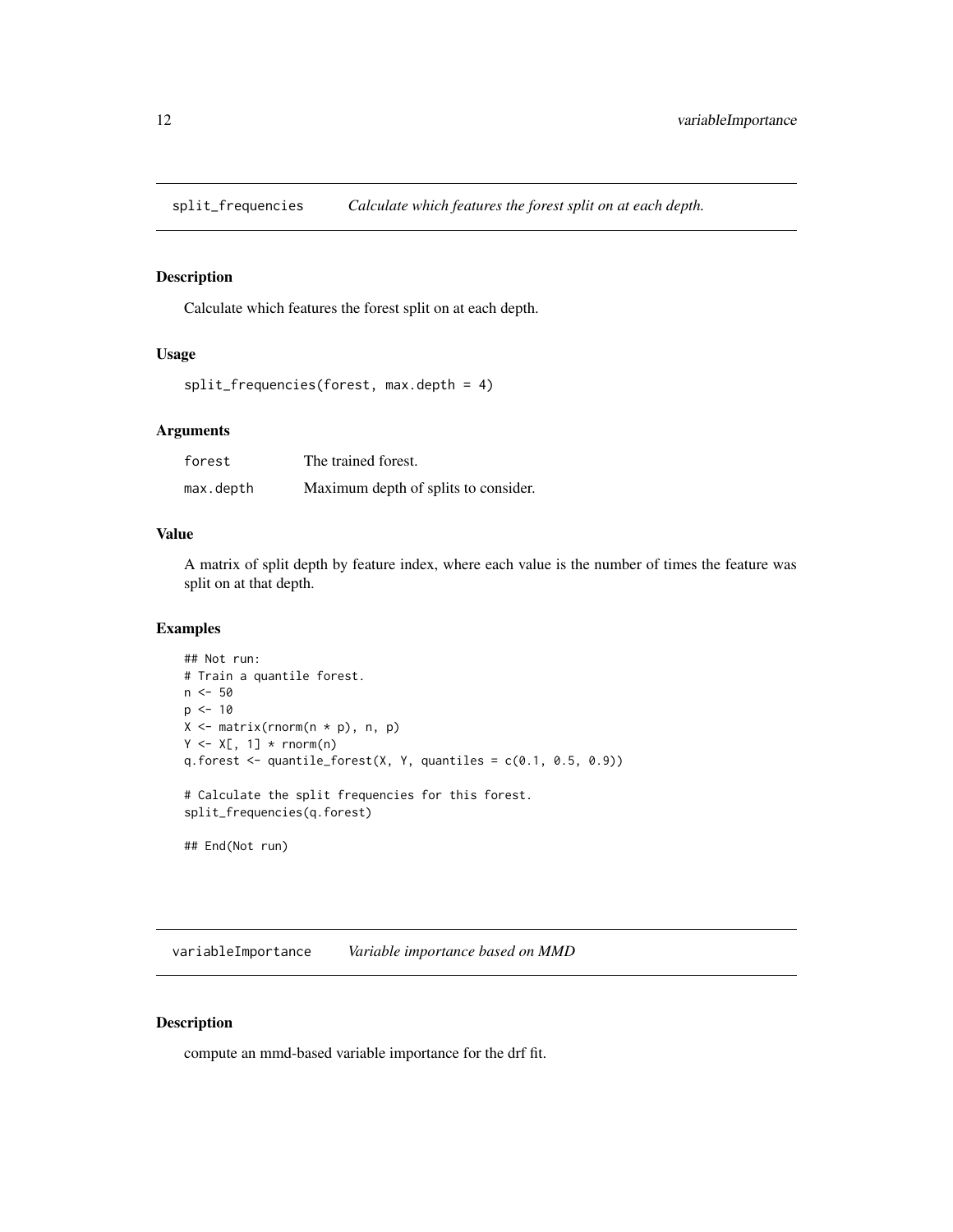<span id="page-12-0"></span>variable\_importance 13

#### Usage

```
variableImportance(
  object,
  h = NULL,response.scaling = TRUE,
  type = "difference"
)
```
#### Arguments

| object           | an S3 object of class drf.                                                                                                                                                     |
|------------------|--------------------------------------------------------------------------------------------------------------------------------------------------------------------------------|
| h                | the bandwidth parameter, default to NULL using then the median heuristic.                                                                                                      |
| response.scaling | a boolean value indicating if the responses should be scaled globally beforehand.                                                                                              |
| type             | the type of importance, could be either "raw", the plain MMD values, "rela-<br>tive", the ratios to the observed MMD or "difference", the excess to the observed<br><b>MMD</b> |

#### Value

a vector of variable importance values.

variable\_importance *Calculate a simple measure of 'importance' for each feature.*

#### Description

A simple weighted sum of how many times feature i was split on at each depth in the forest.

#### Usage

```
variable_importance(forest, decay.exponent = 2, max.depth = 4)
```
#### Arguments

| forest    | The trained forest.                                                            |
|-----------|--------------------------------------------------------------------------------|
|           | decay exponent A tuning parameter that controls the importance of split depth. |
| max.depth | Maximum depth of splits to consider.                                           |

#### Value

A list specifying an 'importance value' for each feature.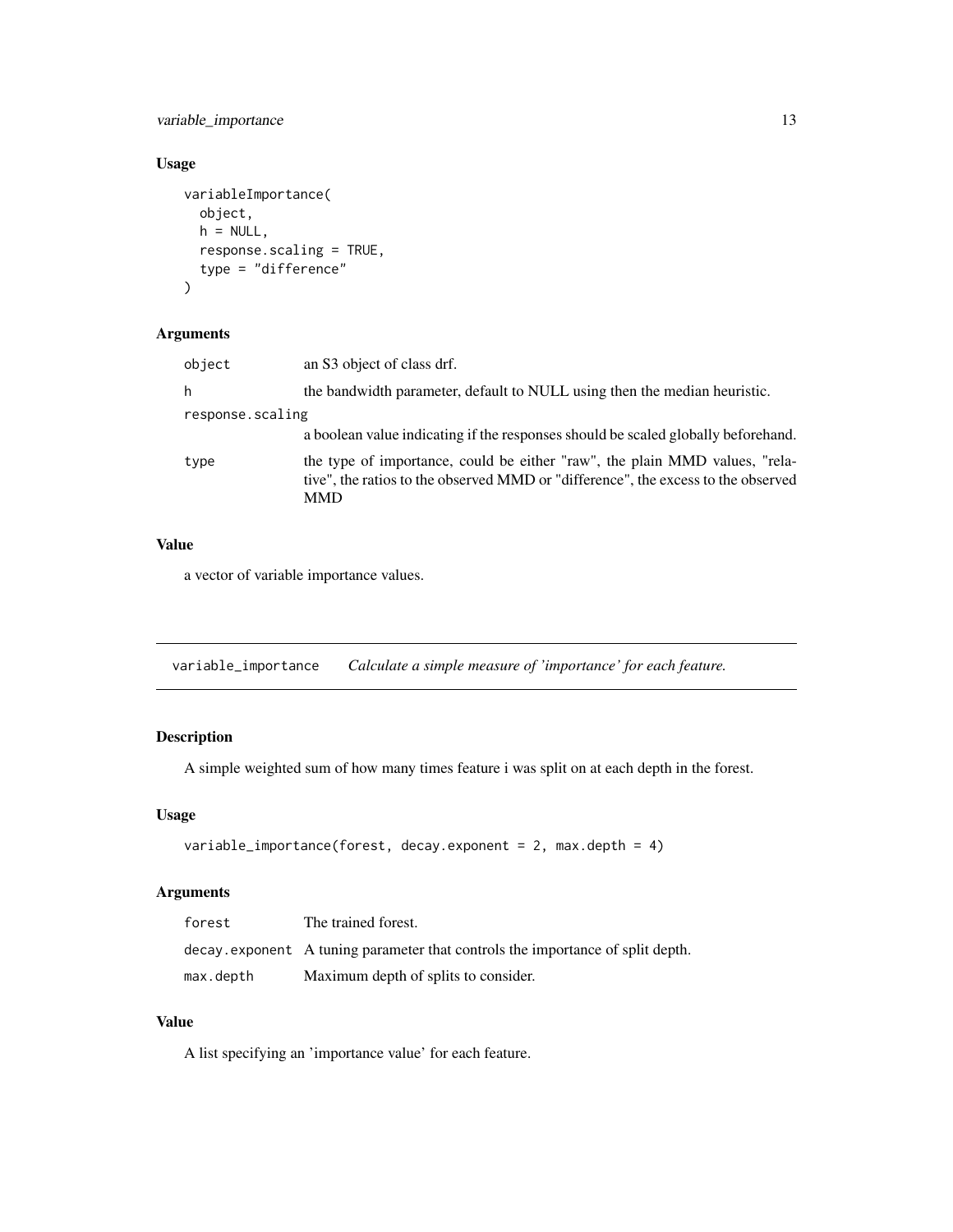#### Examples

```
## Not run:
# Train a quantile forest.
n < -50p \le -10X \leftarrow matrix(rnorm(n * p), n, p)Y \leftarrow X[, 1] * rnorm(n)q.forest \leq quantile_forest(X, Y, quantiles = c(0.1, 0.5, 0.9))
# Calculate the 'importance' of each feature.
variable_importance(q.forest)
## End(Not run)
```
weighted.quantile *Weighted quantiles*

#### Description

Weighted quantiles

#### Usage

```
weighted.quantile(x, w, probs = seq(0, 1, 0.25), na.rm = TRUE)
```

| X     | a vector of observations                                   |
|-------|------------------------------------------------------------|
| W     | a vector of weights                                        |
| probs | the given probabilities for which we want to get quantiles |
| na.rm | should we remove missing values.                           |

<span id="page-13-0"></span>